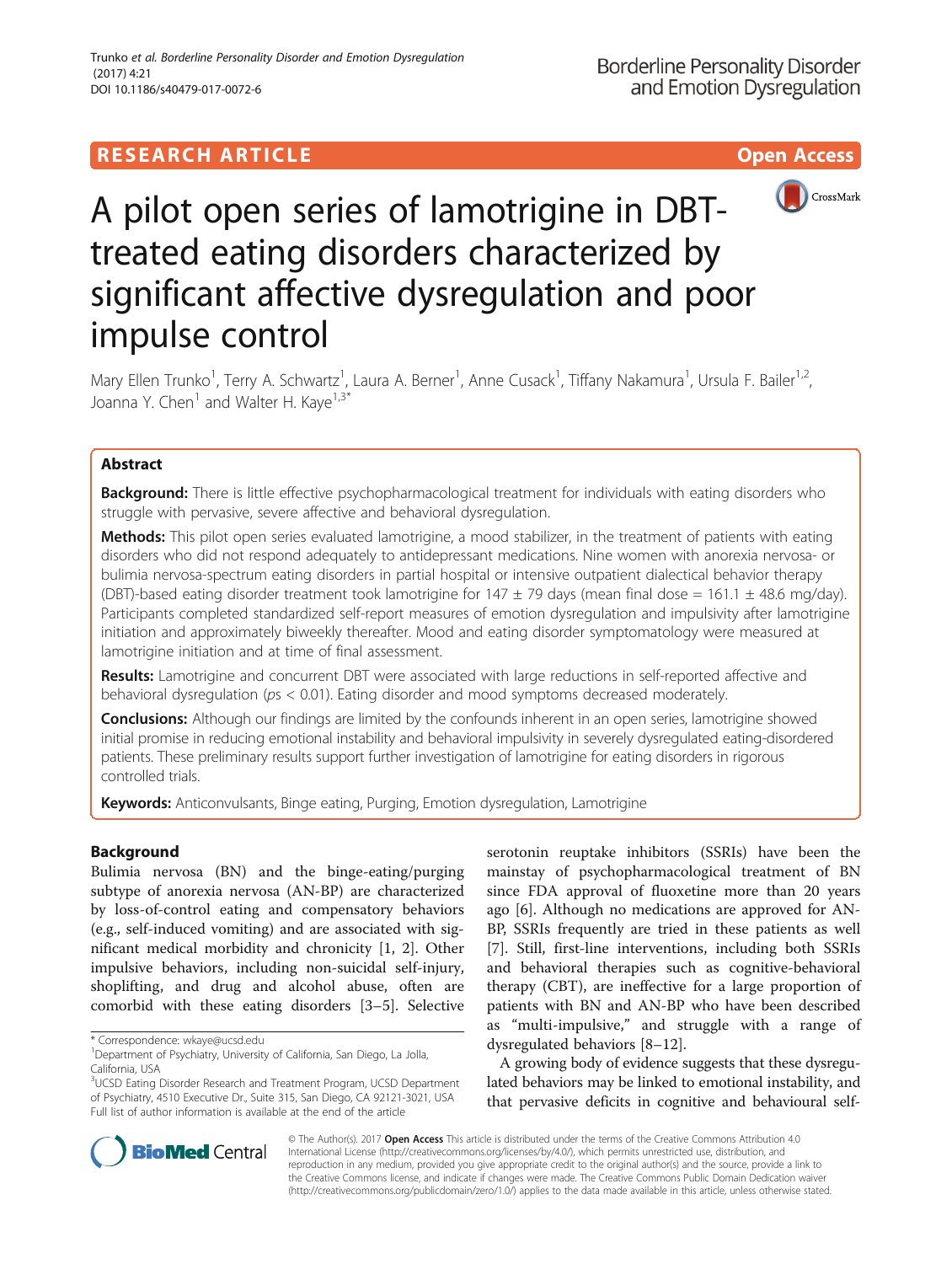regulatory control may contribute to eating disorder behaviors and inadequate response to existing eating disorder treatments [[12](#page-7-0)–[19\]](#page-7-0). Self-reported emotion regulation problems have been associated with eating disorder cognitions and compensatory behaviors in BN [\[13](#page-7-0)]. Further, increasing negative affect and decreasing positive affect often precede binge eating and purging [[20](#page-7-0)–[23\]](#page-7-0), and affective instability is associated with more frequent weight loss behaviors in AN [\[24](#page-7-0)] and more frequent bulimic behaviors in BN [\[25](#page-8-0)]. Extreme increases in negative affect are less likely after bulimic behaviors, but average affective instability is worse after bulimic episodes in BN [[26\]](#page-8-0). As such, the powerful but only temporary relief of dysregulated and impulsive behaviors may ultimately reinforce maladaptive cycles [\[27](#page-8-0)], and affect dysregulation may contribute to AN-BP, BN, and bulimic symptoms more broadly. These data suggest that directly targeting regulatory deficits may be key to more effective treatment.

Mood-stabilizing medications have been shown to reduce affective and behavioral dysregulation in other psychiatric populations. One such medication is lamotrigine, an antiepileptic drug. It has received FDA indication [\[28\]](#page-8-0) for maintenance treatment of bipolar I disorder to delay the time to occurrence of mood episodes, and it is used widely for bipolar II disorder and unspecified bipolar and related disorders [\[29](#page-8-0)]. Lamotrigine also has shown promise in the treatment of borderline personality disorder (BPD) [\[30](#page-8-0), [31](#page-8-0)]. Data from two small randomized-controlled trials in BPD indicated that lamotrigine was superior to placebo in reducing anger [[32\]](#page-8-0), affective instability, and impulsivity (including symptoms of BN) [[33\]](#page-8-0). A much larger multi-center RCT of lamotrigine for long-term treatment of BPD is in progress [\[34\]](#page-8-0).

Consistent with the literature, our clinical experience is that severely dysregulated eating-disordered patients often show little or no response to antidepressant monotherapy, and in some cases, they appear to become more agitated with this treatment. This led us to speculate that medications with mood-stabilizing properties [[32](#page-8-0)–[34](#page-8-0)] may be a better alternative for some. We previously reported a positive response to lamotrigine in five patients with eating disorders characterized by bulimic symptoms and significant affective and behavioral dysregulation [[35\]](#page-8-0). Though encouraging, these case reports were based on personal observation. To support a potential future controlled trial of lamotrigine, the current study aimed to confirm our observations in a larger series of patients, utilizing standardized instruments [[36](#page-8-0), [37\]](#page-8-0) designed to assess changes in affective and behavioral dysregulation in response to treatment, as well as mood and eating disorder symptomatology.

## **Methods**

## Participants

Participants enrolled in this open trial were female patients in the UCSD Eating Disorders Program deemed appropriate for lamotrigine initiation ( $n = 14$ ) based on presence of pervasive emotion dysregulation, poor impulse control, and endorsed binge eating and/or purging, as clinically assessed by the program psychiatrists. All enrolled patients had a prior history of inadequate response to treatment with antidepressants. Upon entering the study, patients were continued on other current medications where considered appropriate by the psychiatrist (for example, if there had been a partial response, or for treatment of co-morbid conditions). Participants included in this report took lamotrigine for a minimum of 60 days. This is because lamotrigine requires a very gradual titration for safety reasons (see Discussion), so significant results may take longer to realize than in most medication trials.

#### Procedure

#### Lamotrigine titration

Participants started at a dose of 25 mg/day for two weeks, then increased to 50 mg/day for the next two weeks. Subsequent rate of titration was variable, with a maximum increase of 50 mg/day every two weeks until reaching a therapeutic dose (expected range from 100 mg/day to 300 mg/day). Increases and maximum dose were determined by the psychiatrist based on tolerability and therapeutic response.

#### Additional treatment as usual

All participants entered treatment at the partial hospital program (PHP) level (10 h per day, six days per week). With clinical improvement, patients stepped down to 6 h per day at the PHP level, and ultimately to 4 h per day, three days per week in the intensive outpatient program (IOP). All patients received Dialectical Behavior Therapy (DBT) [[38](#page-8-0)], adapted for the PHP/IOP setting, throughout their course of treatment at UCSD. This included weekly individual DBT sessions, twice weekly skills training groups using the DBT Skills manual [\[39](#page-8-0)], other groups based on DBT principles (e.g., behavioral chain analysis), and skills coaching via phone or text messaging outside of program hours. All therapists participated in a weekly DBT consultation team [[38](#page-8-0)].

The Human Research Protections Program at the University of California, San Diego approved of the collection of data for this study. All participants provided written informed consent before completing assessments and consented to treatment including psychotropic medication.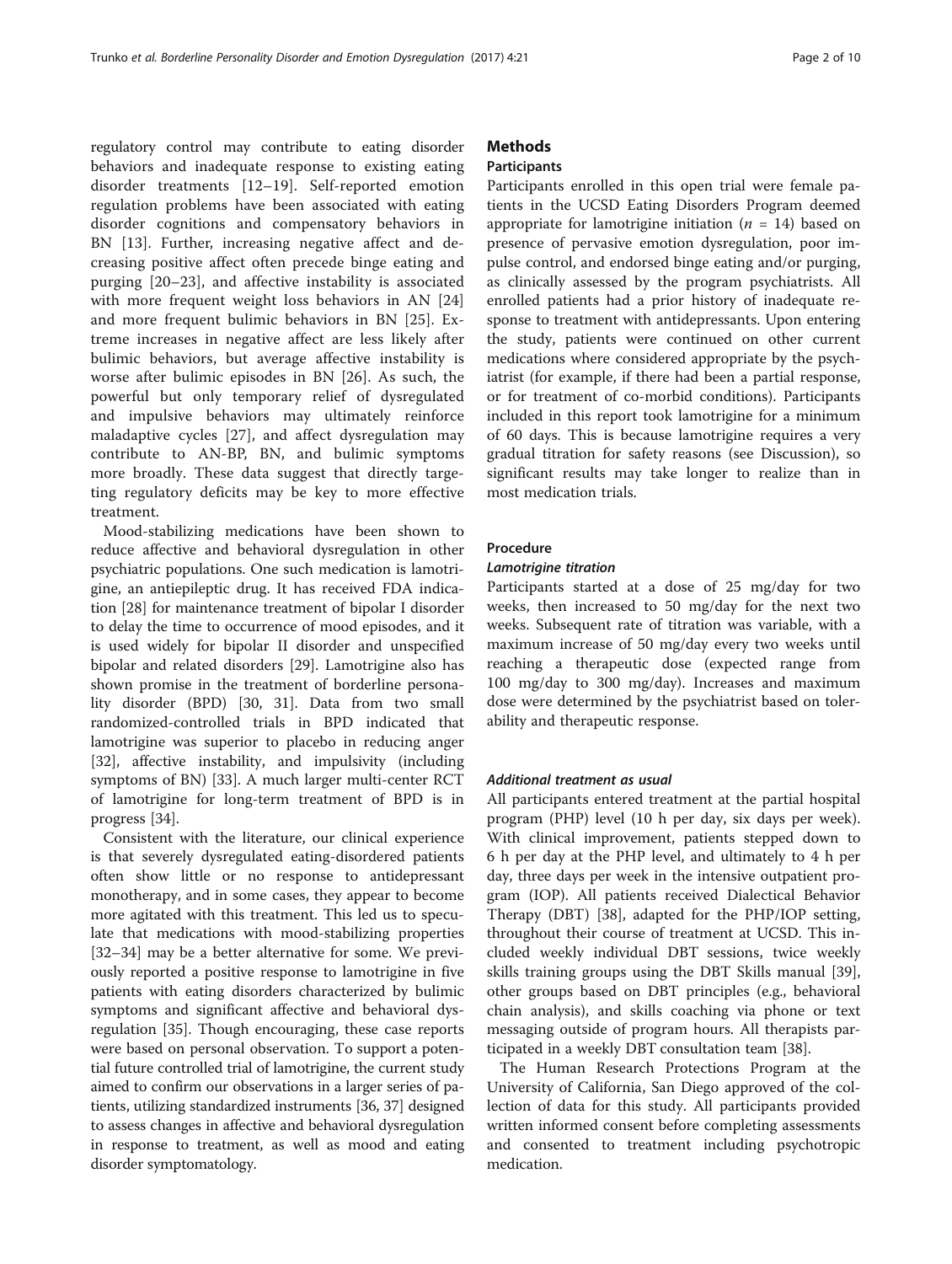#### Measures

Participants completed assessments of emotional and behavioral dysregulation at baseline and approximately every two weeks thereafter (mean time between assessments =  $20.5$  days,  $SD = 12.9$  days) for up to seven additional time points after lamotrigine initiation. Our primary outcome measures were wellvalidated assessments of weekly changes in cognitive, affective, and behavioral dysregulation, which originally were designed to track symptoms of borderline personality disorder (BPD):

#### Borderline evaluation of severity over time (BEST) [\[36\]](#page-8-0)

The BEST was developed to rate the thoughts, emotions, and behaviors typical of BPD The scale includes 15 items and three subscales. Eight items assess cognitive and affective dysregulation, four items assess behavioral dysregulation, and three items assess skillful behavioral regulation. All items are rated on a 5-point Likert-type scale ranging from 1 to 5. The BEST has been shown to have good to excellent internal consistency, both in individuals with BPD and a comparison sample, and moderate test-retest reliability [[36](#page-8-0)].

## Zanarini rating scale for borderline personality disorder (ZAN-BPD) [[40](#page-8-0)]

The ZAN-BPD is a clinician-administered scale for the assessment of change in borderline psychopathology over a 2-week time period. Each of the nine criteria for BPD is rated on a 5-point anchored rating scale of 0 to 4, yielding a total score of 0 to 36. The ZAN-BPD includes three items assessing affective dysregulation, two items assessing cognitive dysregulation, two items assessing impulsive [[41](#page-8-0)] behaviors, and two items assessing unstable interpersonal relationships. For feasibility reasons, the ZAN-BPD was administered as a self-report questionnaire; however, the clinician-administered version of the ZAN-BPD has shown good internal consistency, with test-retest reliability in the good to excellent range [\[40](#page-8-0)].

Secondary outcome measures, administered at treatment initiation and at the time of final assessment, included ratings of eating disorder symptom severity, anxiety, and depression:

#### Eating disorder examination questionnaire (EDE-Q) [[41](#page-8-0)]

The EDE-Q is a 36-item self-report questionnaire adapted from the investigator-based Eating Disorder Examination (EDE) [\[42](#page-8-0)]. The EDE-Q consists of four subscales, including Restraint, Shape Concern, Weight Concern, and Eating Concern, and assesses eating disorder symptomatology during the past 28 days. Items of all four subscales were rated on a 7-point Likert-type scale ranging from 0 to 6. The EDE-Q subscales have demonstrated acceptable internal consistency and good test-retest reliability and convergent and discriminant validity [\[43](#page-8-0), [44\]](#page-8-0).

#### State-trait anxiety inventory (STAI) [[45](#page-8-0)]

The STAI is a 40-item self-report measure, including 20 items assessing trait anxiety and 20 assessing state anxiety. All items are rated on a 4-point Likert-type scale ranging from 1 to 4, with higher scores indicating greater anxiety. The STAI has been shown to have excellent internal consistency in large samples [[46](#page-8-0)].

#### Beck depression inventory (BDI-II) [\[47\]](#page-8-0)

The BDI-II is a self-report questionnaire that measures severity and symptoms of depression. The questionnaire includes 21 items, and items are rated on a 4-point Likert-type scale ranging from 0 to 3, with higher scores indicating greater severity of depression. The BDI-II has demonstrated excellent internal consistency and high convergent validity [\[48](#page-8-0)], as well as excellent test-retest reliability [[49\]](#page-8-0).

#### Statistical analysis

Related-samples Wilcoxon signed rank tests were used to examine changes from baseline to end of treatment in BEST and ZAN-BPD scores. Average BEST and ZAN-BPD scores did not differ across diagnoses; therefore, diagnosis was not included in the final models. Cohen's  $d$  [\[50](#page-8-0)] was calculated to measure effect size and estimate the magnitude of lamotrigine effectiveness in this sample. Additionally, a reliable change index (RCI) [[51\]](#page-8-0) was used to determine whether the symptom reductions measured by the BEST and the ZAN-BPD were clinically significant and statistically reliable (RCI cut-off:  $\geq$  1.96). RCI was calculated for each patient (the difference between baseline and final assessment score divided by the standard error of difference between the two scores) on the BEST and the ZAN-BPD. In exploratory analyses, related-samples Wilcoxon signed rank tests were used to examine changes from baseline to end of treatment in eating disorder, depression, and anxiety scores.

## Results

## Participants

Of the 14 participants initially enrolled in this open trial, five were excluded from analyses because they did not complete 60 days of lamotrigine treatment and selfreport assessments (Fig. [1\)](#page-3-0). The nine participants who were treated for 60 or more days (Table [1](#page-3-0)) were women ranging in age from 18 to 42 years  $(M = 30.1$  years,  $SD = 7.8$ , with a mean intake BMI of 22.6 kg/m<sup>2</sup>  $(SD = 3.3)$ . Average length of time on lamotrigine was 147.4 days  $(SD = 78.9)$ . Mean dose at time of final assessment was 161.1 mg/day ( $SD = 48.6$ ), with a range of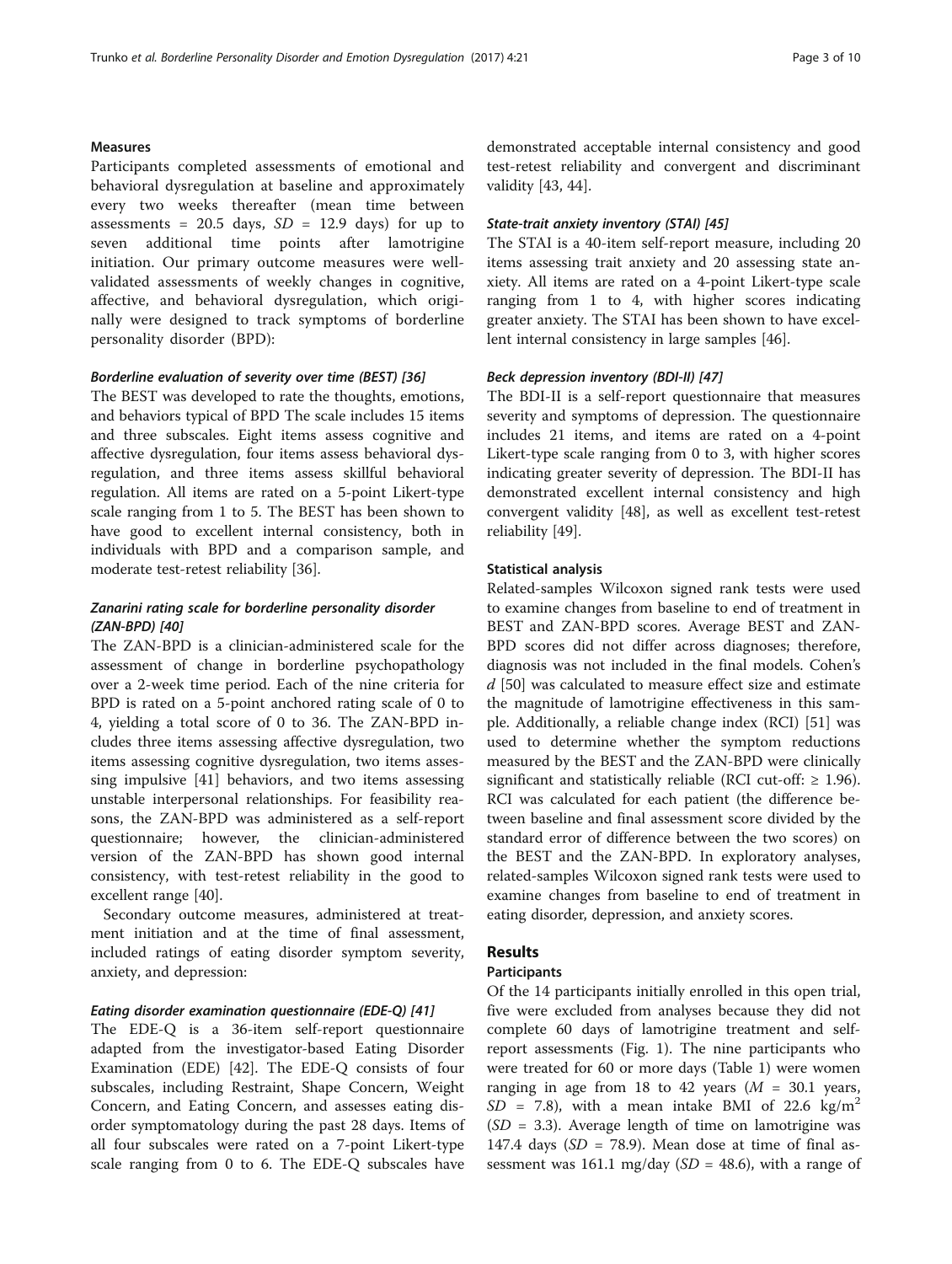<span id="page-3-0"></span>

100 mg/day to 200 mg/day. Baseline characteristics and medication information for each individual are presented in Table 1. In most instances, titrations of concurrent medications were complete before initiation of lamotrigine. In three cases, other medications were changed over the course of lamotrigine treatment. One patient changed antidepressants (duloxetine was replaced with sertraline and subsequently discontinued; see Table 1 footnote), and two patients discontinued other medications

(one patient discontinued naltrexone, bupropion XL, and trazodone during her first 2–3 months in the program; one patient discontinued trazodone during her first 1–2 months in the program).

Average length of stay in the eating disorders program (including both PHP and subsequent IOP) was 186 calendar days ( $SD = 39.72$ ). During admission, the patients spent an average of 82.30 days  $(SD = 34.12)$  attending treatment groups at our facility (as noted previously,

Table 1 Sample Characteristics

| ID | Age | Ethnicity       | Race  | BMI (kg/m2) | Diagnosis<br>at Admission | Days on Lamotrigine<br>at Baseline Assessment | Total Days on<br>Lamotrigine | Final Lamotrigine<br>Dose (mg/day) | <b>Concurrent Medications</b>                      |
|----|-----|-----------------|-------|-------------|---------------------------|-----------------------------------------------|------------------------------|------------------------------------|----------------------------------------------------|
|    | 28  | Non-Hispanic    | Black | 26.3        | EDNOS <sup>a</sup>        | $-2$                                          | 223                          | 150                                | quetiapine XR,<br>bupropion XL,<br>levomilnacipran |
|    | 23  | Non-Hispanic    | White | 20.2        | <b>FDNOS</b> <sup>b</sup> | $-5$                                          | 246                          | 200                                | duloxetine, trazodone                              |
| 3  | 41  | Non-Hispanic    | White | 21.9        | EDNOS <sup>c</sup>        | $-4$                                          | 253                          | 100                                | escitalopram                                       |
| 4  | 42  | <b>Hispanic</b> | Other | 28.3        | <b>BN</b>                 |                                               | 190                          | 100                                | venlafaxine XR.<br>naltrexone                      |
| 5. | 18  | Non-Hispanic    | White | 19.7        | AN-BP                     |                                               | 86                           | 200                                | sertraline, gabapentin                             |
| 6  | 31  | Non-Hispanic    | White | 20.1        | AN-BP                     |                                               | 85                           | 200                                | gabapentin, naltrexone                             |
|    | 25  | Non-Hispanic    | White | 19.1        | $AN-R$                    | $\mathbf{0}$                                  | 102                          | 200                                | duloxetine, sertraline <sup>d</sup>                |
| 8  | 31  | Hispanic        | Other | 22.3        | AN-BP                     | $\Omega$                                      | 71                           | 100                                | fluoxetine                                         |
| 9  | 32  | Non-Hispanic    | Other | 25.7        | <b>BN</b>                 |                                               | 71                           | 200                                | duloxetine                                         |

<sup>a</sup>High-normal to mildly overweight with restrictive eating and purging; <sup>b</sup>Mildly underweight AN with alternating severe restrictive eating, bingeing, and occasional purging; Lifetime history of mostly BN with episodes of AN-BP. During period of study, most characteristic of low-normal-weight AN-P; <sup>d</sup>Duloxetine was concurrent with lamotrigine for one month and was subsequently replaced with sertraline in the second month. In the third month, lamotrigine was the only medication prescribed. BMI = body mass index; AN-BP = anorexia nervosa, binge-eating/purging subtype; EDNOS = eating disorder not otherwise specified; BN = bulimia nervosa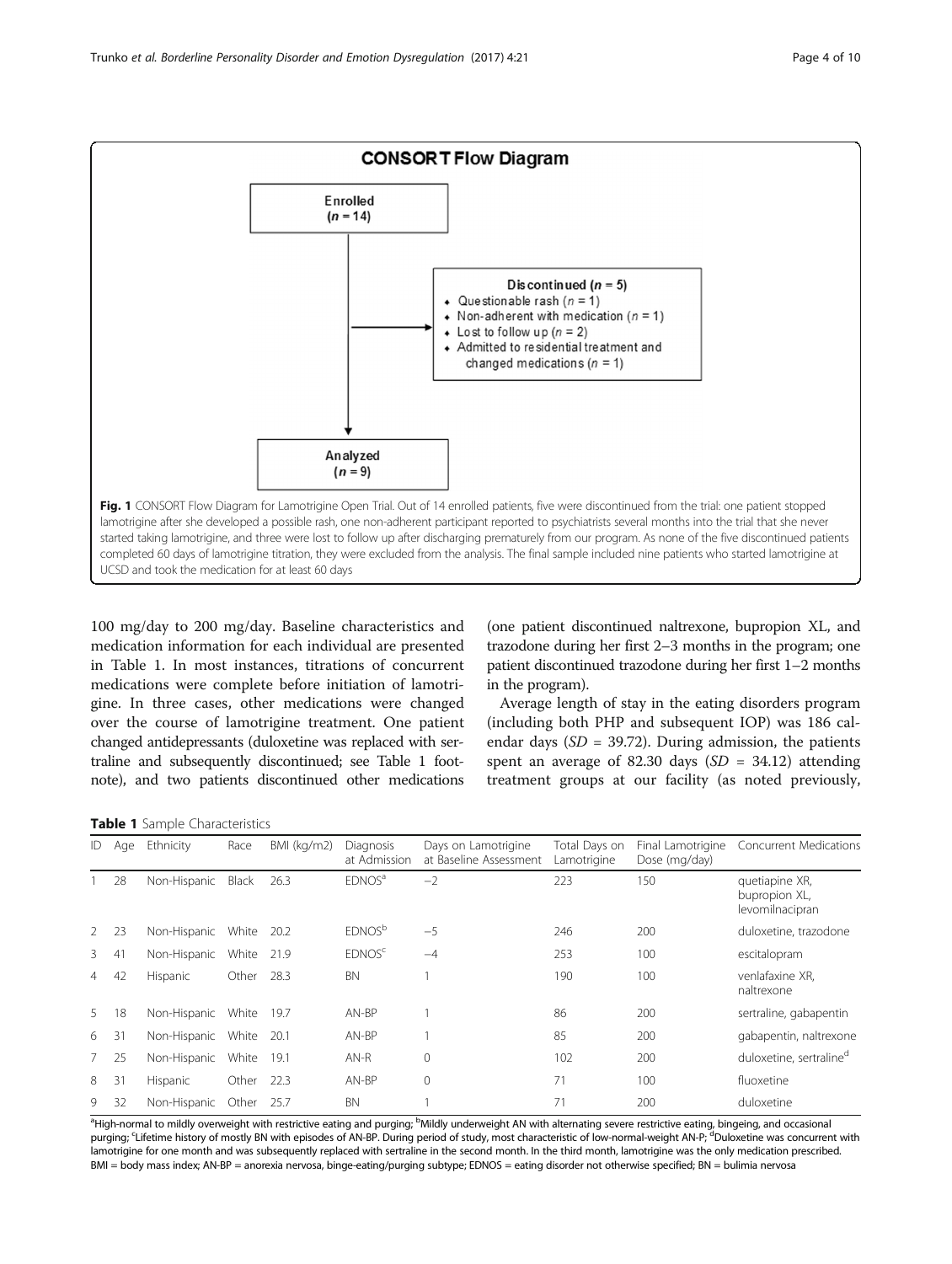patients attended for 3–6 days during each calendar week, depending upon level of care). Four of the nine patients included in the analyses completed follow-up assessments after discharge. These patients were discharged from the treatment program on lamotrigine day 124, 162, 69, and 56. Three of these four participants completed 3-month follow-up assessments, and one completed a 6-month follow-up assessment.

## Changes in affective and behavioral dysregulation

BEST and ZAN-BPD scores over time are plotted in Fig. 2. Pre- to post-treatment reductions in dysregulation as measured by the BEST ( $z = 2.670$ ,  $p = 0.008$ ) and ZAN-BPD ( $z = 2.666$ ,  $p = 0.008$ ) were statistically significant (Table [2](#page-5-0)). At one month of lamotrigine treatment, BEST score reduction was very large  $(d = 2.41)$  and ZAN-BPD score reduction was moderate to large  $(d = 0.78)$ . As depicted by the graphs in Fig. 2, patients

appeared to continue improving several months into lamotrigine treatment with further dose titration. Effect sizes for baseline to end-of-assessment reductions on the ZAN-BPD (Cohen's  $d = 1.53$ ) and on the BEST (Cohen's  $d = 2.29$ ) were very large.

Most of the patients (77.8%) showed a clinically significant and reliable treatment response (RCI > 1.96) as measured by the ZAN-BPD (mean RCI =  $4.46$ , SD =  $3.34$ ), and roughly half (55.6%) of the patients showed a clinically significant and reliable treatment response as measured by BEST scores (mean  $RCI = 2.26$ ,  $SD = 0.96$ ).

Changes in mood, anxiety, and eating disorder symptoms Results of exploratory analyses examining changes in other symptoms are presented in Table [2.](#page-5-0) Despite medium to large reductions in EDE-Q Restraint  $(d = 1.21)$ , Eating Concern  $(d = 0.45)$ , Shape Concern  $(d = 0.99)$ , and EDE-Q Global  $(d = 0.82)$  scores, these



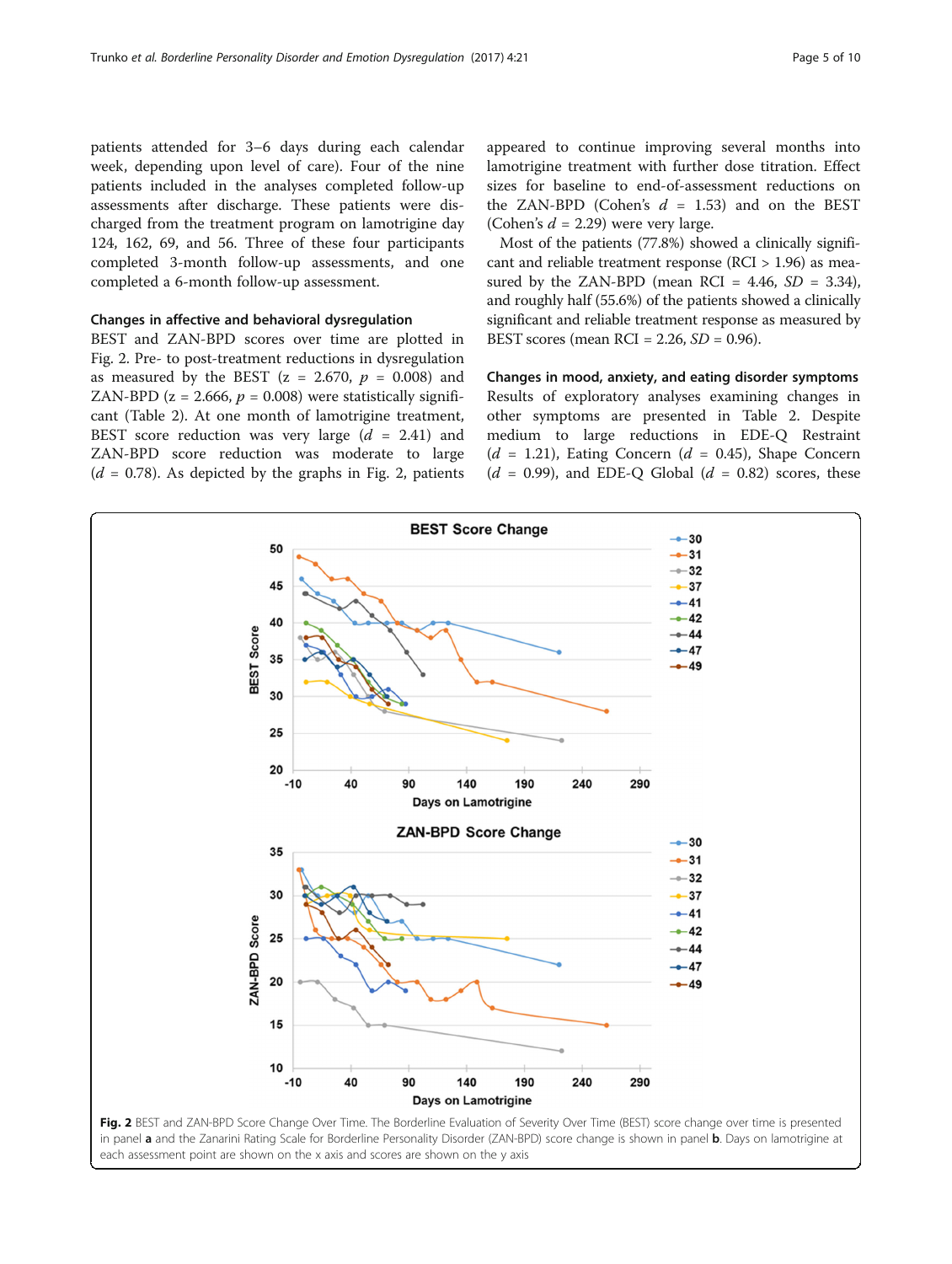| Measure           | Pre<br>M (SD) | Post<br>M (SD) | p     | Cohen's d |
|-------------------|---------------|----------------|-------|-----------|
| <b>BEST</b>       | 39.89 (5.46)  | 29.11 (3.82)   | 0.008 | 2.29      |
| <b>7AN-BPD</b>    | 28.89 (4.11)  | 21.11 (5.90)   | 0.008 | 1.53      |
| EDE-Q Scores      |               |                |       |           |
| Restraint         | 2.8(1.5)      | 1.3(0.9)       | 0.058 | 1.21      |
| Eating Concern    | 2.9(1.7)      | 2.2(1.4)       | 0.093 | 0.45      |
| Shape Concern     | 4.7(1.2)      | 3.3(1.6)       | 0.093 | 0.99      |
| Weight Concern    | 4(1.8)        | 3.4(1.5)       | 0.406 | 0.36      |
| Global            | 3.7(1.4)      | 2.7(1)         | 0.051 | 0.82      |
| <b>BDI-II</b>     | 30.7 (15.4)   | 24.2 (12.4)    | 0.314 | 0.46      |
| STAI State        | 60.2(11.4)    | 60.2(12.1)     | 0.799 | $\Omega$  |
| <b>STAI Trait</b> | 54 (8.9)      | 56.1 (10.6)    | 0.373 | $-0.21$   |

<span id="page-5-0"></span>Table 2 Scores on Secondary Outcome Measures Before and After Lamotrigine Treatment

Note: Presented  $p$  values represent the results of exploratory related-samples Wilcoxon signed rank tests; EDE-Q = Eating Disorder Examination Questionnaire; STAI = State-Trait Anxiety Inventory; BDI = Beck Depression Inventory

pre- to post-treatment differences did not reach statistical significance. Reductions in depression scores were small to medium (0.46), but changes in anxiety scores were negligible.

#### **Discussion**

This is the first study to use standardized measures of affective and behavioral dysregulation to document lamotrigine response in eating-disordered patients over a substantial time period. Lamotrigine and concurrent DBT were associated with significant and medium to large self-reported reductions in dysregulated emotions and problems with impulse control. Further, in our small sample, we found preliminary evidence of reduced eating disorder symptoms and depression, but little change in anxiety symptoms. Because patients received multimodal eating disorder treatment during lamotrigine titration, these data cannot isolate the effects of the medication. However, our preliminary findings suggest that the targeted effects of lamotrigine in eating disorder populations warrant further investigation.

Our results are consistent with prior reports of lamotrigine treatment benefit for some patients with BN- and AN-BP-spectrum disorders [[35, 52, 53](#page-8-0)] and for some patients with binge-eating behaviors [\[54](#page-8-0)]. As noted previously, lamotrigine is utilized in other conditions characterized by dysregulated mood and poor impulse control, including bipolar disorder and BPD. When used in bipolar disorder, it is most notably effective in reducing depressive symptoms [[29\]](#page-8-0). This ability to stabilize mood with potentially greater impact on depression [[55](#page-8-0)–[57](#page-8-0)] may account for our exploratory and very preliminary findings of moderate reductions in depressive symptoms for some eating-disordered patients.

The literature on affective instability suggests some blurring of categorical lines between these diagnoses. While it is known that bipolar disorder and BPD can coexist, and that patients with bipolar disorder alone may display affective dysregulation not unlike that in BPD [[58, 59\]](#page-8-0), more recent real-time data collection suggests a similar type of affective instability in patients with BN, supporting the possibility of a transdiagnostic rather than disorder-specific mechanism [[60](#page-8-0)]. Although determining a specific DSM diagnosis for the dysregulated characteristics of eating-disordered patients can be difficult, previous reports have suggested that up to 68% of those with eating disorders may have bipolar disorder if the so-called "soft spectrum" is included [[61](#page-8-0)–[63](#page-8-0)]. Additionally, 14% to 35% of patients with BN are believed to have BPD [\[64](#page-8-0)–[67\]](#page-8-0). Finally, up to 50% of individuals across the range of eating disorders are estimated to abuse alcohol or other illicit substances [[4, 5](#page-7-0)]. Not uncommonly, patients with AN-BP and BN-spectrum disorders struggle with a combination of these problems. Clinical evaluation by our psychiatrists (MET, UFB) suggested that although participants reported significant difficulties with mood regulation and impulse control, most did not meet full criteria for BPD diagnosis. Selfreport measures assessed changes in affect regulation and impulse control in response to treatment, but diagnostic category was not included in study entry criteria nor was it a measure of treatment response. Administration of structured research interviews to assess for personality disorders was not feasible in our clinical setting. Future studies should include structured diagnostic interviews to determine the impact of lamotrigine on dysregulation in eating-disordered individuals with and without comorbid BPD.

Lamotrigine appears to be acceptable to many patients because of its typically low side effect burden [\[68](#page-8-0)] and reported weight neutrality (the latter of which may be extremely important for medication adherence in those with eating disorders). Although lamotrigine usually is well-tolerated, as was the case in our trial, there are precautions to be followed and occasional drawbacks with its use. The most common potential side effects include benign rash (up to 10%), headache, nausea, insomnia, somnolence, fatigue, dizziness, blurred vision, ataxia, tremor, rhinitis, and abdominal pain. One of our 14 participants discontinued because of a possible benign rash, which is the most frequent cause of discontinuation of lamotrigine in general [\[69\]](#page-8-0). This is because if any skin eruption is suspected of being a drug-induced rash, the medication should be stopped, with the usual recommendation that it not be retried in the future. Such precautions are taken because a rare but very serious adverse effect of lamotrigine is the rash of Stevens-Johnson syndrome and epidermal necrolysis [\[70\]](#page-9-0). In studies with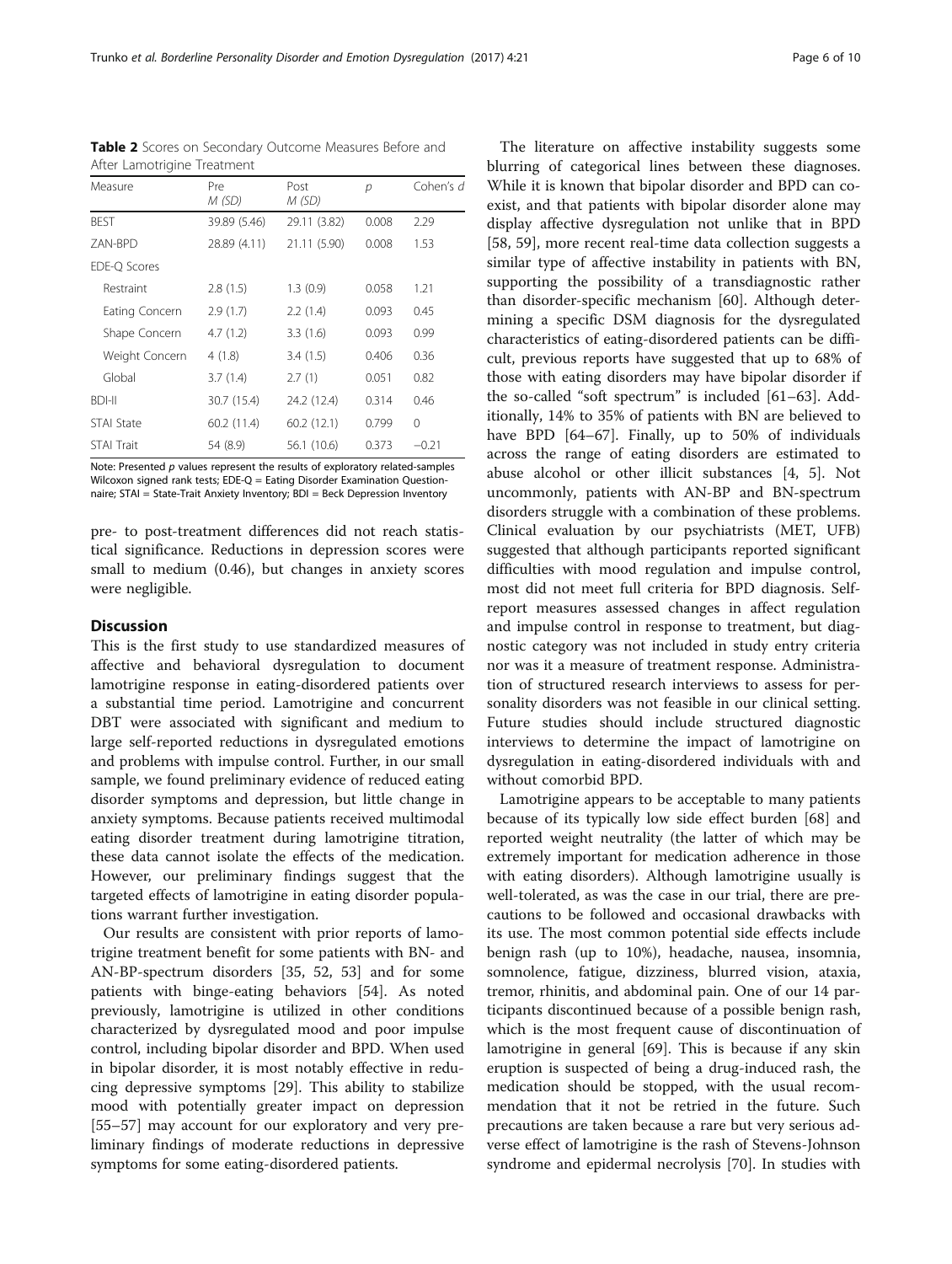epilepsy patients, incidence of Stevens-Johnson syndrome varied between 0.08% and 0.3% in adults [[69](#page-8-0)]. A slow titration is necessary to minimize the risk of rash, which may substantially delay optimal effects for some patients. As an additional dosing consideration, the patients in our trial were not taking oral contraceptives, but it is important to keep in mind that these medications can decrease concentrations of lamotrigine [\[71](#page-9-0)].

Lamotrigine is a glutamate antagonist, believed to stabilize mood by inhibiting release of this excitatory neurotransmitter [[57](#page-8-0)]. Our findings raise the question as to whether glutamatergic abnormalities play a role in affective and behavioral dysregulation in individuals with eating disorders as they may in bipolar disorder and BPD [[72](#page-9-0), [73\]](#page-9-0). This could help explain why traditionally-used serotonergic antidepressant monotherapy has limited impact for many patients with AN-BP- and BN-spectrum disorders.

Lamotrigine may specifically target corticolimbic circuit alterations that contribute to affective dysregulation. Several functional magnetic resonance imaging (fMRI) studies have suggested that relative to healthy controls, individuals with bipolar disorder, BPD and BN all show increased amygdala activation and decreased activation in dorsolateral prefrontal cortex (DLPFC) in response to negative emotional stimuli [[74](#page-9-0)–[76](#page-9-0)]. Successful modulation of emotional responses is partially dependent on adequate DLPFC and ventromedial prefrontal cortex (VMPFC) signalling [\[77\]](#page-9-0). In healthy individuals, lamotrigine, in combination with prefrontal transcranial magnetic stimulation, increases prefrontal circuit connectivity [\[78](#page-9-0)]. Functional imaging studies in bipolar disorder similarly suggest lamotrigine response is associated with increased PFC activation and decreased amygdala activation to negatively-valenced emotional stimuli [\[79](#page-9-0), [80](#page-9-0)]. These corticolimbic changes are believed to be mediated by a reduction in glutamate [[57](#page-8-0), [81\]](#page-9-0). Research integrating fMRI with positron emission tomography is needed to test this hypothesis in eating disorders.

#### Strengths and limitations

Our study is subject to several limitations. First, almost all of the patients concurrently were taking other medication, most notably antidepressants. Therefore, it is not possible to isolate the effects of lamotrigine relative to other medications. Second, and perhaps the greatest confounding factor, was the comprehensive concurrent DBT treatment and/or the structure provided by a PHP/ IOP. The design of this pilot study cannot parse the relative impact of these other aspects of treatment from those of lamotrigine. Third, all of our patients were female, and future study in male patients is needed. Fourth, we did not assess plasma levels of lamotrigine. Finally, effect size for changes in depression and anxiety also may have been impacted by the second and final assessment time point for these measures occurring near the date of program discharge for the majority of patients. These final assessment scores may reflect 1) temporarily worsened depression and anxiety, as the uncertainties and insecurities associated with treatment termination may be particularly pronounced in patients who struggle with emotion regulation [[82](#page-9-0)], or 2) increased emotional awareness with DBT, which can elevate depression and anxiety scores despite reduction in behavioral symptoms [[83](#page-9-0), [84](#page-9-0)].

Despite these limitations, our pilot open series has important strengths. Many of the participants had a history of multiple unsuccessful medication trials, all had been poorly responsive to antidepressant monotherapy before entering the trial, and, anecdotally, they often described an improved ability to utilize DBT and other emotion regulation strategies during and following titration of lamotrigine specifically. Furthermore, 7 of the 9 patients (77.8%) had prior exposure to DBT and all had prior exposure to structured treatment either in our program or at other locations prior to lamotrigine initiation. Although this included high levels of care for most (residential or inpatient treatment for 8 out of 9 patients), none had shown significant improvement from those factors alone.

The treatment effect as measured by the ZAN-BPD was comparable to that observed in a prior trial of lamotrigine  $(d = 1.40; [33])$  $(d = 1.40; [33])$  $(d = 1.40; [33])$  and the treatment effect as measured by the BEST was superior to that reported in a trial of Systems Training for Emotional Predictability and Problem Solving  $(d = 0.50; [36])$  $(d = 0.50; [36])$  $(d = 0.50; [36])$ . In addition, aspects of our data very preliminarily suggest a potential added benefit of lamotrigine: Four patients included in our sample continued to show symptom improvement after discharge (i.e., after completing concurrent intensive DBT).

## Conclusion and future directions

In summary, our initial data support further study of lamotrigine for the treatment of dysregulation in eating-disordered patients. Results from our small sample must be interpreted with caution. It is premature to propose that lamotrigine is a treatment for dysregulated mood and impulse control in eating disorders. Nevertheless, our findings preliminarily suggest that directly targeting regulatory deficits may be key to more effective treatment and support the feasibility of studying lamotrigine efficacy in eatingdisordered populations. Our pilot findings are perhaps most important in supporting the need for large-scale, rigorously controlled investigations of lamotrigine, used with or without concurrent DBT or other therapies, to elucidate how these factors might interact to treat dysregulated behavior in eating disorders.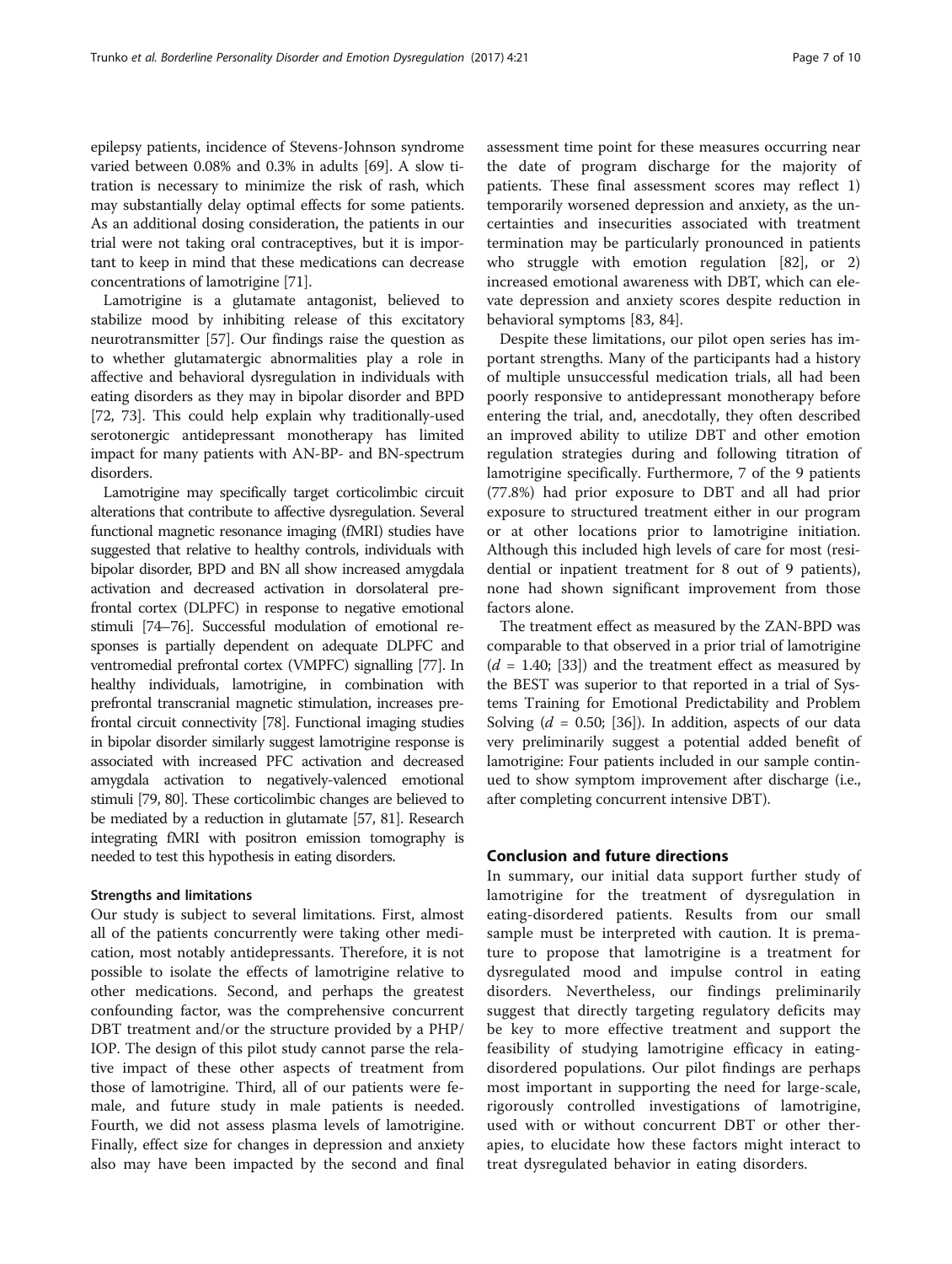#### <span id="page-7-0"></span>Abbreviations

AN: Anorexia nervosa; AN-BP: Anorexia nervosa, binge-eating/purging type; BDI-II: Beck Depression Inventory; BEST: Borderline Evaluation of Severity Over Time; BMI: Body mass index; BN: Bulimia nervosa; BPD: Borderline personality disorder; DBT: Dialectical behavior therapy; DLPFC: Dorsolateral prefrontal cortex; EDE: Eating Disorder Examination; EDE-Q: Eating Disorder Examination Questionnaire; EDNOS: Eating disorder not otherwise specified; fMRI: Functional magnetic resonance imaging; IOP: Intensive outpatient program; PHP: Partial hospital program; RCI: Reliable change index; SSRI: Selective serotonin reuptake inhibitors; STAI: State-Trait Anxiety Inventory; VMPFC: Ventromedial prefrontal cortex; ZAN-BPD: Zanarini Rating Scale for Borderline Personality Disorder

#### Acknowledgements

The authors acknowledge and thank Karen Putnam (Department of Psychiatry, University of North Carolina at Chapel Hill) for her statistical consultation on this manuscript.

#### Funding

This study did not receive any funding, but preparation of this manuscript was supported in part by NIMH grant F32-MH108311 to Laura A. Berner.

#### Availability of data and materials

De-identified data available on reasonable request form the corresponding author.

#### Declarations

We also thank the staff at the UC San Diego Eating Disorders Center for Treatment and Research and the patients who participated in this study.

#### Authors' contributions

MET, TAS, and AC initially conceptualized and designed the study, with oversight from WHK and UFB. AC oversaw data collection, with the help of TN. LAB oversaw data cleaning, with the help of AC, TN, and JYC, and drafted the methods and results sections. MET wrote the initial draft and along with LAB, TAS, AC, UFB, JYC, and WHK revised the manuscript. All of the authors approved the manuscript as submitted.

#### Ethics approval and consent to participate

The Human Research Protections Program at the University of California, San Diego approved of the collection of data for this study. All participants provided written informed consent before completing assessments and consented to treatment including psychotropic medication.

#### Consent for publication

Not applicable.

#### Competing interests

The authors declare that they have no competing interests.

#### Publisher's Note

Springer Nature remains neutral with regard to jurisdictional claims in published maps and institutional affiliations.

#### Author details

<sup>1</sup>Department of Psychiatry, University of California, San Diego, La Jolla, California, USA. <sup>2</sup>Department of Psychiatry and Psychotherapy, Division of Biological Psychiatry, Medical University of Vienna, Vienna, Austria. <sup>3</sup>UCSD Eating Disorder Research and Treatment Program, UCSD Department of Psychiatry, 4510 Executive Dr., Suite 315, San Diego, CA 92121-3021, USA.

#### Received: 23 February 2017 Accepted: 25 September 2017 Published online: 08 October 2017

#### References

- American Psychiatric Association. Diagnostic and Statistical Manual of Mental Disorders - Fourth Edition - Text Revision (DSM-IV-TR). 2000.
- 2. Wonderlich SA, Mitchell JE. Eating disorders and comorbidity: empirical, conceptual, and clinical implications. Psychopharmacol Bull. 1997;33(3):381–90.
- 3. Rosval L, Steiger H, Bruce K, Israel M, Richardson J, Aubut M. Impulsivity in women with eating disorders: problem of response inhibition, planning, or attention? Int J Eat Disord. 2006;39(7):590–3.
- Gregorowski C, Seedat S, Jordaan G. A clinical approach to the assessment and management of co-morbid eating disorders and substance use disorders. BMC Psychiatry. 2013;13:289. [https://doi.org/10.1186/1471-](http://dx.doi.org/10.1186/1471-244X-13-289) [244X-13-289](http://dx.doi.org/10.1186/1471-244X-13-289).
- 5. Harrop E, Marlatt G. The comorbidity of substance use disorders and eating disorders in women: prevalence, etiology, and treatment. Addict Behav. 2010;35(5):392–8. [https://doi.org/10.1016/j.addbeh.2009.12.016](http://dx.doi.org/10.1016/j.addbeh.2009.12.016).
- 6. Prozac Prescribing Information. on ww[.fda.gov](http://fda.gov).
- 7. Yager J, Devlin M, Halmi K, Herzog D, Mitchell J, Powers P, et al. Practice guidelines for the treatment of patients with eating disorders, Third Editionj. American Psychiatryc Association Practice Guideline for the Treatment of Psychiatric Disorders Compendium, Arlington VA. 2006:1097–222.
- 8. Halmi K. Perplexities of treatment resistance in eating disorders. BMC Psychiatry. 2013;13:292. [https://doi.org/10.1186/1471-244X-13-292.](http://dx.doi.org/10.1186/1471-244X-13-292)
- 9. Mitchell J, Agras S, Wonderlich S. Treatment of bulimia nervosa: Where are we and where are we going? Int J Eat Disord. 2007;40(2):95–101.
- 10. Rossiter EM, Agras WS, Telch CF, Schneider JA. Cluster B personality disorder characteristics predict outcome in the treatment of bulimia nervosa. Int J Eat Disord. 1993;13(4):349–57.
- 11. Wilson G, Grilo C, Vitousek K. Psychological treatment of eating disorders. Am Psychologist. 2007;62(3):199–216.
- 12. Racine S, Wildes J. Emotion dysregulation and symptoms of anorexia nervosa: the unique roles of lack of emotional awareness and impulse control difficulties when upset. Int J Eat Disord. 2013;46(7)
- 13. Lavender J, Wonderlich SA, Peterson C, Crosby R, Engel S, Mitchell J, et al. Dimensions of emotion dysregulation in bulimia nervosa. Eur Eat Disord Rev. 2014;22(3):212–6. [https://doi.org/10.1002/erv.2288](http://dx.doi.org/10.1002/erv.2288).
- 14. Lavender J, Wonderlich S, Engel S, Gordon K, Kaye W, Mitchell J. Dimensions of emotion dysregulation in anorexia nervosa and bulimia nervosa: A conceptual review of the empirical literature. Clin Psychol Rev. 2015;40:111– 22. [https://doi.org/10.1016/j.cpr.2015.05.010](http://dx.doi.org/10.1016/j.cpr.2015.05.010).
- 15. Brockmeyer T, Skunde M, Wu M, Bresslein E, Rudofsky G, Herzog W, et al. Difficulties in emotion regulation across the spectrum of eating disorders. Compr Psychiatry. 2014;55(3):565–71. [https://doi.org/10.1016/j.comppsych.](http://dx.doi.org/10.1016/j.comppsych.2013.12.001) [2013.12.001.](http://dx.doi.org/10.1016/j.comppsych.2013.12.001)
- 16. Svaldi J, Griepenstroh J, Tuschen-Caffier B, Ehring T. Emotion regulation deficits in eating disorders: a marker of eating pathology or general psychopathology? Psychiatry Res. 2012;15(197):103–11. [https://doi.org/10.](http://dx.doi.org/10.1016/j.psychres.2011.11.009) [1016/j.psychres.2011.11.009](http://dx.doi.org/10.1016/j.psychres.2011.11.009).
- 17. Harrison A, Sullivan S, Tchanturia K, Treasure J. Emotional functioning in eating disorders: attentional bias, emotion recognition and emotion regulation. Psychol Med. 2010;40(11):1887–97. [https://doi.org/10.1017/](http://dx.doi.org/10.1017/S0033291710000036) [S0033291710000036.](http://dx.doi.org/10.1017/S0033291710000036)
- 18. Berner L, Marsh R. Frontostriatal circuits and the development of bulimia nervosa. Front Behav Neurosci. 2014;17(8):395. [https://doi.org/10.3389/fnbeh.](http://dx.doi.org/10.3389/fnbeh.2014.00395) [2014.00395.](http://dx.doi.org/10.3389/fnbeh.2014.00395) eCollection 2014
- 19. Marsh R, Steinglass J, Gerber A, Graziano O'Leary K, Wang Z, Murphy D, et al. Deficient activity in the neural systems that mediate self-regulatory control in bulimia nervosa. Arch Gen Psychiatry. 2009;66(1):51–63. [https://](http://dx.doi.org/10.1001/archgenpsychiatry.2008.504) [doi.org/10.1001/archgenpsychiatry.2008.504](http://dx.doi.org/10.1001/archgenpsychiatry.2008.504).
- 20. Alpers G, Tuschen-Caffier B. Negative feelings and the desire to eat in bulimia nervosa. Eat Behav. 2001;2(4):339–52.
- 21. Berg K, Crosby R, Cao L, Peterson C, Engel SM, Jewonderlich S. Facets of negative affect prior to and following binge-only, purge-only, and binge/ purge events in women with bulimia nervosa. J Abnorm Psychol. 2013; 122(1):111–8. [https://doi.org/10.1037/a0029703](http://dx.doi.org/10.1037/a0029703).
- 22. Hilbert A, Tuschen-Caffier B. Maintenance of binge eating through negative mood: a naturalistic comparison of binge eating disorder and bulimia nervosa. Int J Eat Disord. 2007;40(6):521–30.
- 23. Smyth J, Wonderlich S, Heron K, Sliwinski M, Crosby R, Mitchell J, et al. Daily and momentary mood and stress are associated with binge eating and vomiting in bulimia nervosa patients in the natural environment. J Cons Clin Psychol. 2007;75(4):629–38.
- 24. Selby E, Cornelius T, Fehling K, Kranzler A, Panza E, Lavender J, et al. A perfect storm: examining the synergistic effects of negative and positive emotional instability on promoting weight loss activities in anorexia nervosa. Front Psychol. 2015;31(6):1260. [https://doi.org/10.3389/fpsyg.](http://dx.doi.org/10.3389/fpsyg.2015.01260) [2015.01260.](http://dx.doi.org/10.3389/fpsyg.2015.01260)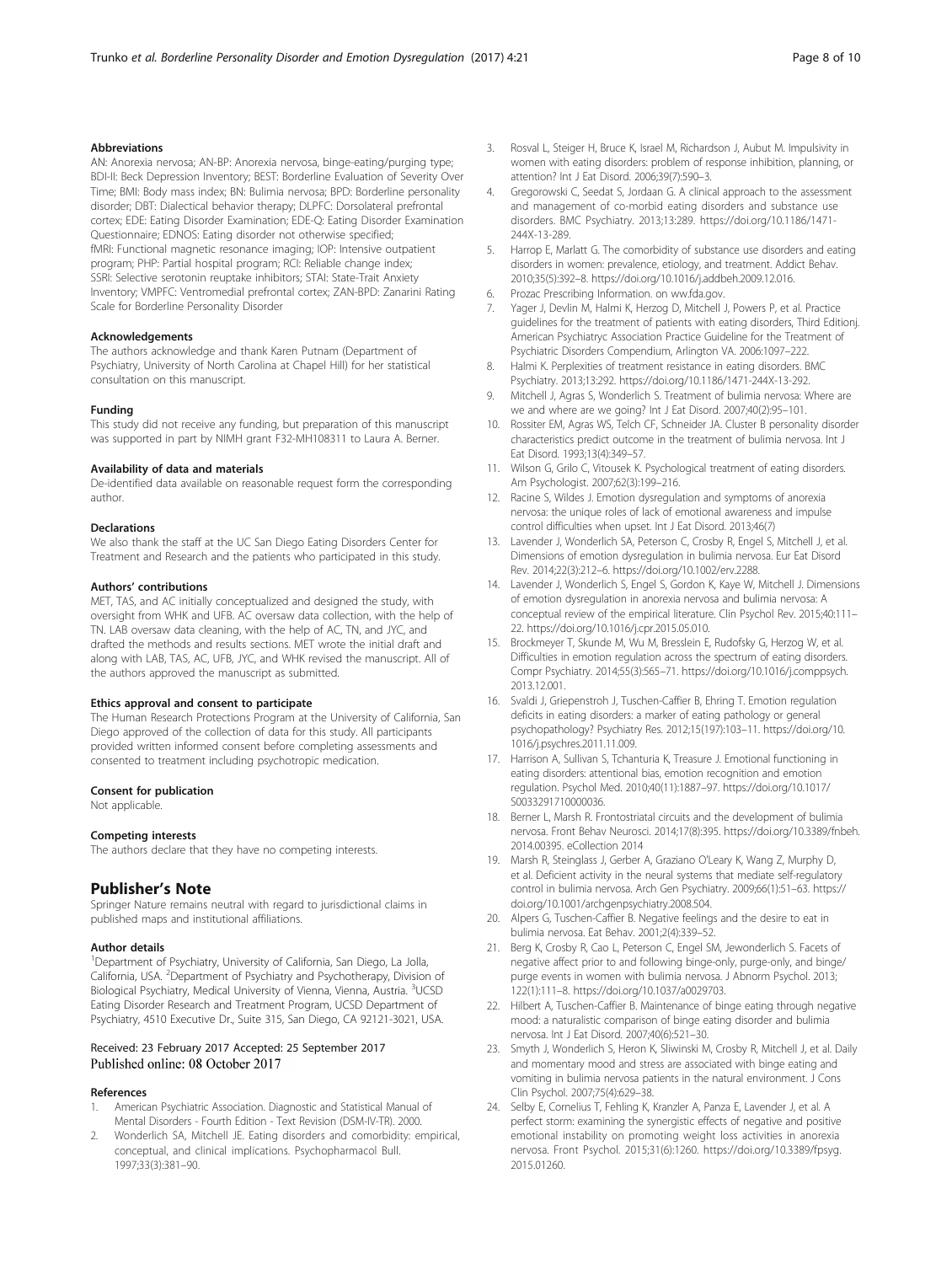- <span id="page-8-0"></span>25. Anestis M, Selby E, Crosby R, Wonderlich S, Engel S, Joiner T. A comparison of retrospective self-report versus ecological momentary assessment measures of affective lability in the examination of its relationship with bulimic symptomatology. Behav Res & Ther. 2010;48(7):607–13. [https://doi.](http://dx.doi.org/10.1016/j.brat.2010.03.012) [org/10.1016/j.brat.2010.03.012](http://dx.doi.org/10.1016/j.brat.2010.03.012).
- 26. Berner L, Crosby R, Cao L, Engel S, Lavender J, Mitchell J, et al. Temporal associations between affective instability and dysregulated eating behavior in bulimia nervosa. J Psychiatr Res. In Press
- 27. Cyders M, Smith G. Emotion-based dispositions to rash action: positive and negative urgency. Psychol Bull. 2008;134(6):807–28. [https://doi.org/](http://dx.doi.org/10.1037/a0013341) [10.1037/a0013341](http://dx.doi.org/10.1037/a0013341).
- 28. Lamictal Prescribing Information. on [www.fda.gov.](http://www.fda.gov)
- 29. Watanabe Y, Hongo S. Long-term efficacy and safety of lamotrigine for all types of bipolar disorder. Neuropschiatr Dis Treat. 2017;13:843–54. [https://](http://dx.doi.org/10.2147/NDT.S128653) [doi.org/10.2147/NDT.S128653.](http://dx.doi.org/10.2147/NDT.S128653)
- 30. Silk K. Management and effectiveness of psychopharmacology in emotionally unstable and borderline personality disorder. J Clin Psychiatry. 2015;76(4):e524–e5. [https://doi.org/10.4088/JCP.14com09534.](http://dx.doi.org/10.4088/JCP.14com09534)
- 31. Abraham P, Calabrese J. Evidenced-based pharmacologic treatment of borderline personality disorder: a shift from SSRIs to anticonvulsants and atypical antipsychotics? J Affect Disord. 2008;11(1):21–30. [https://doi.org/10.](http://dx.doi.org/10.1016/j.jad.2008.01.024) [1016/j.jad.2008.01.024](http://dx.doi.org/10.1016/j.jad.2008.01.024).
- 32. Tritt K, Nickel C, Lahmann C, Leiberich P, Rother W, Loew T, et al. Lamotrigine treatment of aggression in female borderline-patients: a randomized, double-blind, placebo-controlled study. J Psychopharmacol. 2005;19(3):287–91.
- 33. Reich DB, Zanarini MC, Bieri K. A preliminary study of lamotrigine in the treatment of affective instability in borderline personality disorder. Int Clin Psychopharmacol. 2009;24(5):270–5. [https://doi.org/10.1097/YIC.](http://dx.doi.org/10.1097/YIC.0b013e32832d6c2f) [0b013e32832d6c2f](http://dx.doi.org/10.1097/YIC.0b013e32832d6c2f).
- 34. Crawford M, Sanatinia R, Barrett B, Byford S, Cunningham G, Gakhal K, et al. Lamotrigine versus inert placebo in the treatment of borderline personality disorder: study protocol for a randomized controlled trial and economic evaluation. Trials. 2015;16:308. [https://doi.org/10.1186/s13063-015-0823-x](http://dx.doi.org/10.1186/s13063-015-0823-x).
- 35. Trunko M, Schwartz T, Marzola E, Klein A, Kaye W. Lamotrigine use in patients with binge eating and purging, significant affect dysregulation, and poor impulse control. Int J Eat Disord. 2014;47(3):329–34. [https://doi.org/10.](http://dx.doi.org/10.1002/eat.22234) [1002/eat.22234.](http://dx.doi.org/10.1002/eat.22234)
- 36. Pfohl B, Blum N, St John D, McCormick B, Allen J, Black D. Reliability and validity of the Borderline Evaluation of Severity Over Time (BEST): a selfrated scale to measure severity and change in persons with borderline personality disorder. J Personal Disord. 2009;23(3):281–93. [https://doi.org/10.](http://dx.doi.org/10.1521/pedi.2009.23.3.281) [1521/pedi.2009.23.3.281](http://dx.doi.org/10.1521/pedi.2009.23.3.281).
- 37. Zanarini M, Weingeroff J, Frankenburg F, Fitzmaurice G. Development of the self-report version of the Zanarini Rating Scale for Borderline Personality Disorder. Personal Ment Health. 2015;9(4):243–9. [https://doi.org/10.1002/](http://dx.doi.org/10.1002/pmh.1302) [pmh.1302.](http://dx.doi.org/10.1002/pmh.1302)
- 38. Linehan M. Cognitive-behavioral treatment of borderline personality disorder. New York: Guilford Press; 1993.
- 39. Linehan M. DBT Skills Training Manual, Second Edition. Guilford Press, New York. 2015.
- 40. Zanarini M. Zanarini Rating Scale for Borderline Personality Disorder (ZAN-BPD): a continuous measure of DSM-IV borderline psychopathology. J Personal Disord. 2003;17(3):233–42.
- 41. Fairburn C, Beglin S. Eating Disorder Examination Questionnaire (EDE-Q 6.0) C.G. Fairburn (Ed.), Cognitive behavior therapy and eating disorders, Guilford Press, New York (2008), pp. 309–313. 2008.
- 42. Fairburn C, Cooper Z, O'Connor M. Eating disorder examination. In: Fairburn CG, editor. Cognitive Behavior Therapy and Eating Disorders. 16th ed. New York: Guilford Press. p. 265–308, 2008.
- 43. Luce K, Crowther JH. The reliability of the eating disorder examination-selfreport questionnaire version (EDE-Q). Int J Eat Disord. 1999;25:349–51.
- 44. Berg K, Peterson C, Frazier P, Crow S. Psychometric evaluation of the eating disorder examination and eating disorder examination-questionnaire: a systematic review of the literature. Int J Eat Disord. 2012;45(3):428–38. [https://doi.org/10.1002/eat.20931.](http://dx.doi.org/10.1002/eat.20931)
- 45. Spielberger C, Luschene P, Vagg P, Jacobs A. Manual for the State-Trait Anxiety Inventory (Form Y). Palo Alto: Consulting Psychologists Press, Inc.; 1983.
- 46. Ramanaiah N, Franzen M, Schill T. A psychometric study of the State-Trait Anxiety Inventory. J Pers Assess. 1983;47(5):531–5. [https://doi.org/10.1207/](http://dx.doi.org/10.1207/s15327752jpa4705_14) [s15327752jpa4705\\_14](http://dx.doi.org/10.1207/s15327752jpa4705_14).
- 47. Beck A, Steer R, Brown G. Beck Depression Inventory—Second Edition. Manual: The Psychological Corporation, San Antonio, TX; 1996.
- 48. Dozois D, Dobson K, Ahnberg J. A psychometric evaluation of the Beck Depression Inventory-II. Psychol Assess. 1998;10(2):83–9. 1040–3590/9843.00.
- 49. Sprinkle SD, Lurie D, Insko S, Atkinson G, Jones G, Logan A, et al. Criterion validity, severity cut scores, and test-retest reliability of the Beck Depression Inventory-II in a university counseling center sample. J Counseling Psychology. 2002;49(3):381. [https://doi.org/10.1037/0022-0167.49.3.381](http://dx.doi.org/10.1037/0022-0167.49.3.381).
- 50. Cohen J. Statistical power analysis for behavioral sciences. Lawrence Erlbaum Associates, Inc: Hillsdale, NJ, US; 1988. p. 474.
- 51. Jacobson N, Truax P. Clinical significance: a statistical approach to defining meaningful change in psychotherapy research. J Consult Clin Psychol. 1991;59(1):12–9.
- 52. Rybakowski F, Kaminska K. Lamotrigine in the treatment of comorbid bipolar spectrum and bulimic disorders: case series. Prog Neuro-Psychopharmacol Biol Psychiatry. 2008;32(8):2004–5.
- 53. Marilov V, Sologub M. Comparative effectiveness of mood stabilizers in the complex therapy of bulimia nervosa. Zh Nevrol Psikhiatr Im S S Korsakova. 2010;110(1):59–61.
- 54. Guerdjikova A, McElroy S, Welge J, Nelson E, Keck P, Hudson J. Lamotrigine in the treatment of binge-eating disorder with obesity: a randomized, placebocontrolled monotherapy trial. Int Clin Psychopharmacol. 2009;24(3):150–8.
- 55. Amann B, Born C, Crespo J, Pomarol-Clotet E, McKenna P. Lamotrigine: when and where does it act in affective disorders? A systematic review. J Psychopharmacol. 2011;10:1289–94.
- 56. Prabhavalkar K, Poovanpallil N, Bhatt L. Management of bipolar depression with lamotrigine: an antiepileptic mood stabilizer. Front Phramacol. 2015;6: 242. [https://doi.org/10.3389/fphar.2015.00242](http://dx.doi.org/10.3389/fphar.2015.00242).
- 57. Ketter T, Manji K, Post R. Potential mechanisms of action of lamotrigine in the treatment of bipolar disorders. J Clin Psychopharmacol. 2003;23(5):484–95.
- 58. Antoniadis D, Samakouri M, Livaditis M. The association of bipolar spectrum disorders and borderline personality disorder. Psychiatr Q. 2012;83(4):449–65. [https://doi.org/10.1007/s11126-012-9214-6](http://dx.doi.org/10.1007/s11126-012-9214-6).
- 59. Renaud S, Corbalan F, Beaulieu S. Differential diagnosis of bipolar affective disorder type II and borderline personality disorder: analysis of the affective dimension. Compr Psychiatry. 2012;53(7):952–61. [https://doi.org/10.1016/j.](http://dx.doi.org/10.1016/j.comppsych.2012.03.004) [comppsych.2012.03.004](http://dx.doi.org/10.1016/j.comppsych.2012.03.004).
- 60. Santangelo P, Reinhard I, Mussgay L, Steil R, Sawitzki G, Klein C, et al. Specificity of affective instability in patients with borderline personality disorder compared to posttraumatic stress disorder, bulimia nervosa, and healthy controls. J Abnorm Psychol. 2014;123(1):258–72. [https://doi.org/10.](http://dx.doi.org/10.1037/a0035619) [1037/a0035619.](http://dx.doi.org/10.1037/a0035619)
- 61. Campos R, Dos Santos D, Cordas T, Angst J, Moreno R. Occurrence of bipolar spectrum disorder and comorbidities in women with eating disorders. Int J Bipiolar Disord. 2013;13(1):25. [https://doi.org/10.1186/](http://dx.doi.org/10.1186/2194-7511-1-25) [2194-7511-1-25.](http://dx.doi.org/10.1186/2194-7511-1-25)
- 62. McElroy S, Frye M, Hellemann G, Altshuler L, Leverich G, Suppes T, et al. Prevalence and correlates of eating disorders in 875 patients with bipolar disorder. J Affect Disord. 2011;128(3):191–8. [https://doi.org/10.1016/j.jad.](http://dx.doi.org/10.1016/j.jad.2010.06.037) [2010.06.037.](http://dx.doi.org/10.1016/j.jad.2010.06.037)
- 63. McElroy S, Kotwal R, Keck P, Akiskal H. Comorbidity of bipolar and eating disorders: distinct or related disorders with shared dysregulations? J Affect Disord. 2005;86(2–3):107–27.
- 64. Inceoglu I, Franzen U, Backmund H, Gerlinghoff M. Personality disorders in patients in a day-treatment programme for eating disorders. Eur Eat Disord Rev. 2000;8(67–72) [https://doi.org/10.1002/\(SICI\)1099-0968\(200002\)8:1<67::](http://dx.doi.org/10.1002/(SICI)1099-0968(200002)8:1<67::AID-ERV326>3.0.CO;2-U) [AID-ERV326>3.0.CO;2-U.](http://dx.doi.org/10.1002/(SICI)1099-0968(200002)8:1<67::AID-ERV326>3.0.CO;2-U)
- 65. Marañon I, Echeburúa E, Grijalvo J. Prevalence of personality disorders in patients with eating disorders: a pilot study using the IPDE. Eur Eat Disord Rev. 2004;12:217–22. [https://doi.org/10.1002/erv.578](http://dx.doi.org/10.1002/erv.578).
- 66. Sansone R, Levitt J, Sansone L. The prevalence of personality disorders among those with eating disorders. Eating Disorders: The Journal of NeuroscienceTreatment & Prevention. 2005;13(1):7–21.
- 67. Zeeck A, Birindelli E, Sandhlz A, Joos A, Herzog T, Hartman A. Symptom severity and treatment course of bulimic patients with and without a borderline personality disorder. Eur Eat Disord Rev. 2007;15(6):430–8.
- 68. Stefan H, Feuerstein T. Novel anticonvulsant drugs. Pharmacol Ther. 2007; 113(1):165–83.
- 69. Seo H, Chiesa A, Lee S, Patkr A, Han C, Masand P, et al. Safety and tolerability of lamotrigine: results from 12 placebo-controlled clinical trials and clinical implications. Clin Neuropharmacol. 2011;34(1):39–47.